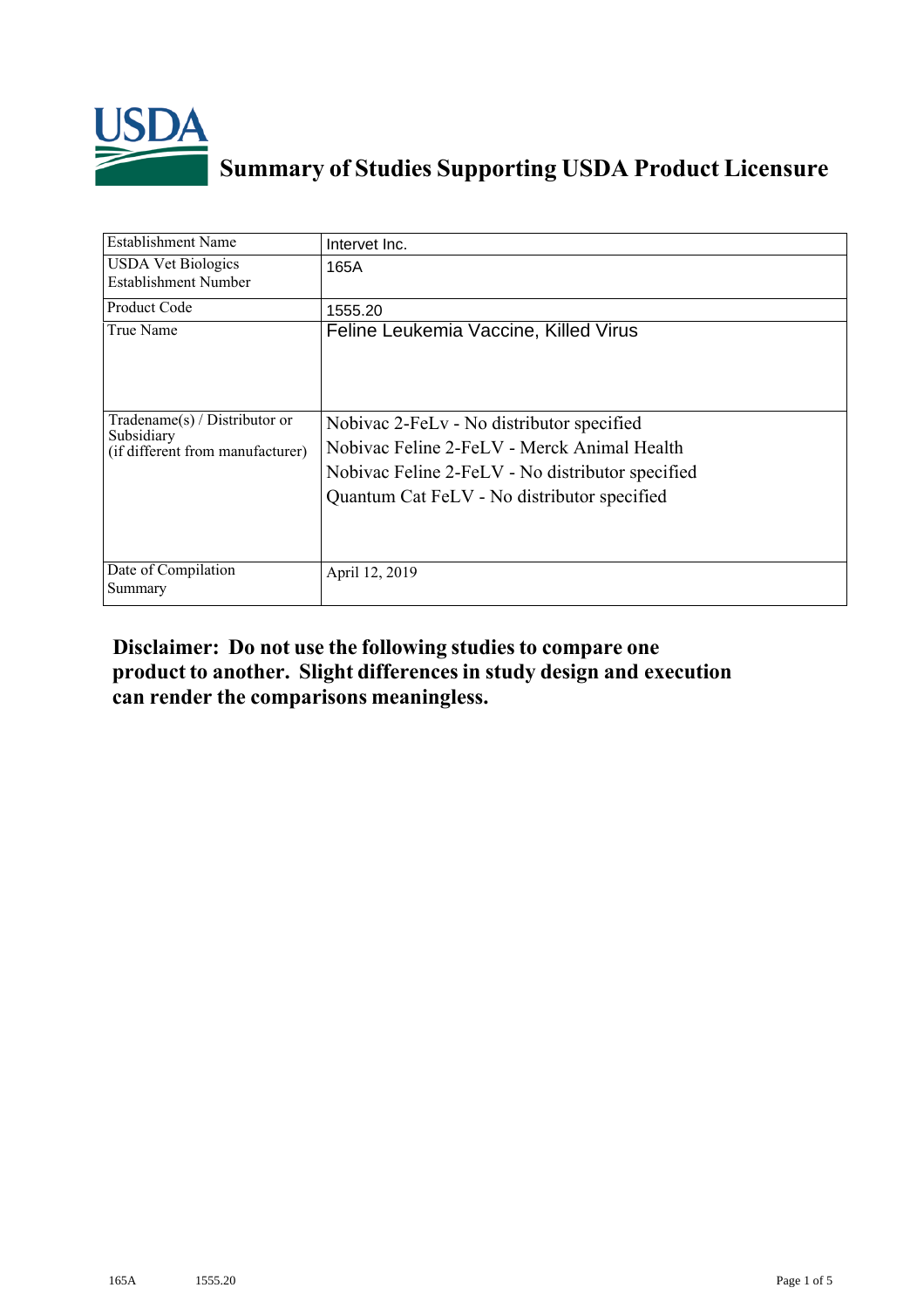| <b>Study Type</b>              | Efficacy                                                                                                                                                                                                                                                                                                                    |  |  |  |  |  |  |
|--------------------------------|-----------------------------------------------------------------------------------------------------------------------------------------------------------------------------------------------------------------------------------------------------------------------------------------------------------------------------|--|--|--|--|--|--|
| <b>Pertaining to</b>           | Feline Leukemia Virus (FeLV)                                                                                                                                                                                                                                                                                                |  |  |  |  |  |  |
| <b>Study Purpose</b>           | To demonstrate efficacy against FeLV                                                                                                                                                                                                                                                                                        |  |  |  |  |  |  |
| <b>Product Administration</b>  |                                                                                                                                                                                                                                                                                                                             |  |  |  |  |  |  |
| <b>Study Animals</b>           | Feline                                                                                                                                                                                                                                                                                                                      |  |  |  |  |  |  |
| <b>Challenge Description</b>   |                                                                                                                                                                                                                                                                                                                             |  |  |  |  |  |  |
| <b>Interval observed after</b> |                                                                                                                                                                                                                                                                                                                             |  |  |  |  |  |  |
| challenge                      |                                                                                                                                                                                                                                                                                                                             |  |  |  |  |  |  |
| <b>Results</b>                 | Study data were evaluated by USDA-APHIS prior to product<br>licensure and met regulatory standards for acceptance at the time<br>of submission. No data are published because this study was<br>submitted to USDA-APHIS prior to January 1, 2007, and APHIS<br>only requires publication of data submitted after that date. |  |  |  |  |  |  |
| <b>USDA Approval Date</b>      | August 19, 1999                                                                                                                                                                                                                                                                                                             |  |  |  |  |  |  |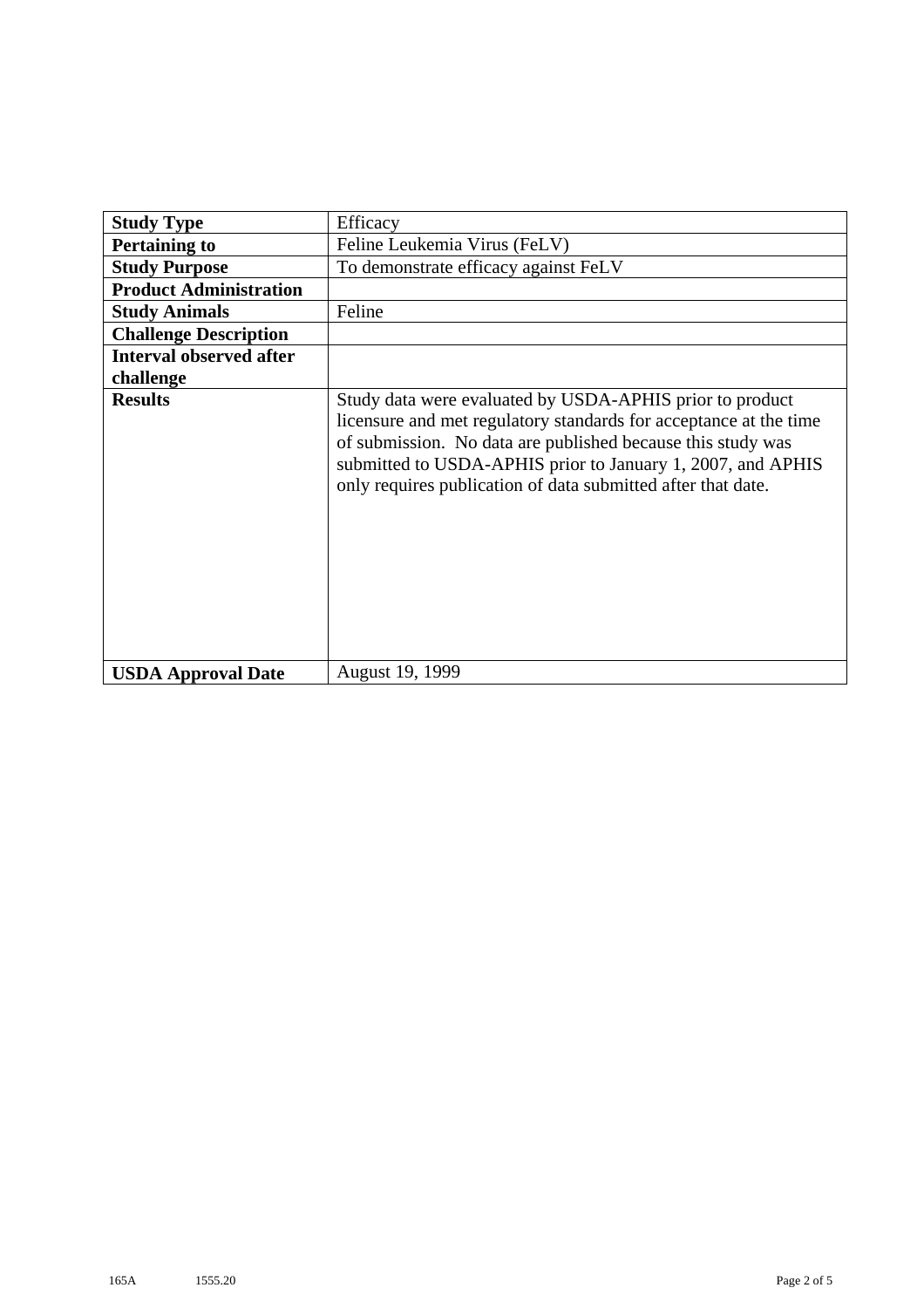| <b>Study Type</b>              | Efficacy                                                         |                |                |  |  |  |  |  |  |  |  |
|--------------------------------|------------------------------------------------------------------|----------------|----------------|--|--|--|--|--|--|--|--|
| <b>Pertaining to</b>           | Feline Leukemia Virus (FeLV)                                     |                |                |  |  |  |  |  |  |  |  |
| <b>Study Purpose</b>           | To demonstrate efficacy against FeLV two years after             |                |                |  |  |  |  |  |  |  |  |
|                                | vaccination                                                      |                |                |  |  |  |  |  |  |  |  |
| <b>Product Administration</b>  | Two doses administered by the subcutaneous route 3 weeks apart   |                |                |  |  |  |  |  |  |  |  |
| <b>Study Animals</b>           | 23 cats, 52 to 58 days of age at time of 1st vaccination; 12     |                |                |  |  |  |  |  |  |  |  |
|                                | vaccinates and 11 controls                                       |                |                |  |  |  |  |  |  |  |  |
| <b>Challenge Description</b>   | Cats were immunosuppressed then challenged with FeLV two         |                |                |  |  |  |  |  |  |  |  |
|                                | years after the 2nd vaccination.                                 |                |                |  |  |  |  |  |  |  |  |
| <b>Interval observed after</b> | Clinical signs were observed daily, and blood samples were       |                |                |  |  |  |  |  |  |  |  |
| challenge                      | collected at weekly intervals from 3 to 12 weeks post-challenge. |                |                |  |  |  |  |  |  |  |  |
| <b>Results</b>                 | Viremia - A positive animal was defined by the presence of       |                |                |  |  |  |  |  |  |  |  |
|                                | FeLV during 3 or more consecutive weeks or a total of 5 positive |                |                |  |  |  |  |  |  |  |  |
|                                | results during the post-challenge collection period.             |                |                |  |  |  |  |  |  |  |  |
|                                |                                                                  |                |                |  |  |  |  |  |  |  |  |
|                                |                                                                  | # of           | # Positive for |  |  |  |  |  |  |  |  |
|                                | Group                                                            | <b>Animals</b> | Viremia        |  |  |  |  |  |  |  |  |
|                                | Vaccinates                                                       | 12             | 2(17%)         |  |  |  |  |  |  |  |  |
|                                | Controls                                                         | 11             | 11 (100%)      |  |  |  |  |  |  |  |  |
|                                |                                                                  |                |                |  |  |  |  |  |  |  |  |
|                                |                                                                  |                |                |  |  |  |  |  |  |  |  |
|                                | Raw data shown on attached pages. Treatment Group 1 is           |                |                |  |  |  |  |  |  |  |  |
|                                | vaccinates and Treatment Group 2 is controls.                    |                |                |  |  |  |  |  |  |  |  |
|                                |                                                                  |                |                |  |  |  |  |  |  |  |  |
| <b>USDA Approval Date</b>      | January 25, 2010                                                 |                |                |  |  |  |  |  |  |  |  |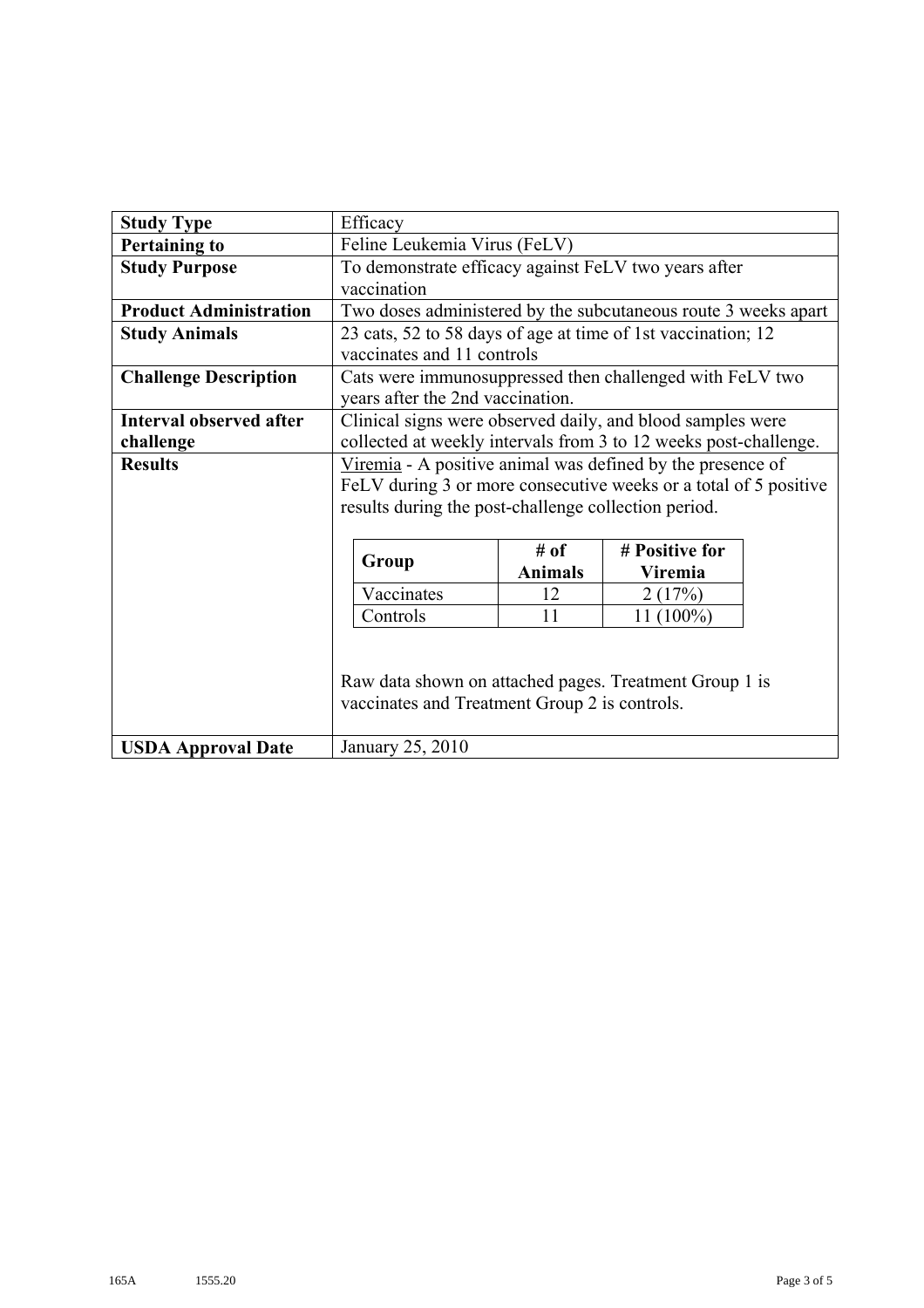|                               | 엳         |              |                          |            |      |                            |       |       |                           |            |                                                          |       | 88848118888858<br>8884811888885 | 0.633                | 0.686          |            |       |                |                                                      |            |       |                                                                                                   |
|-------------------------------|-----------|--------------|--------------------------|------------|------|----------------------------|-------|-------|---------------------------|------------|----------------------------------------------------------|-------|---------------------------------|----------------------|----------------|------------|-------|----------------|------------------------------------------------------|------------|-------|---------------------------------------------------------------------------------------------------|
|                               |           |              |                          |            |      |                            |       |       |                           |            |                                                          |       |                                 |                      |                |            |       |                |                                                      |            |       |                                                                                                   |
|                               | H         |              |                          |            |      |                            |       |       |                           |            |                                                          |       | 8888488888888<br>88884888888888 | 0.971                | $\frac{27}{2}$ |            |       |                |                                                      |            |       | 139858838                                                                                         |
|                               | °         | <b>CHOIC</b> |                          |            |      |                            |       |       |                           |            |                                                          |       |                                 |                      | 1,196          |            |       |                |                                                      |            |       | <u>sia alajajajaja</u><br>1999 alajajajaja                                                        |
|                               | ශ         |              |                          |            |      |                            |       |       |                           |            |                                                          |       |                                 |                      | 0.716          |            |       |                |                                                      |            |       | 1969999999                                                                                        |
| Weeks Post Challenge          | 90        |              |                          |            |      |                            |       |       |                           |            | 00883<br>00043888<br>00043888000<br>00043888000<br>0.038 |       | 040                             | 0.874                | 0.552          | euthanized |       |                |                                                      |            |       | 88834788886125<br>8893588861                                                                      |
|                               | ٣         |              | 0.039<br>0.039           | <b>DRC</b> |      | 0.084                      |       |       |                           | <b>DAC</b> |                                                          |       | 3.842<br>0.042                  | 0.752                | 0.542          | 258        |       |                |                                                      |            |       | .322                                                                                              |
|                               |           |              |                          |            |      |                            |       |       |                           |            |                                                          |       |                                 |                      |                |            |       |                |                                                      |            |       |                                                                                                   |
|                               | စ         |              |                          |            |      | 0.048<br>0.0582<br>0.06758 | 1.042 |       | 3<br>ă                    | 3.04C      | 3.043                                                    |       | 5.                              |                      |                |            |       |                |                                                      |            |       | <u>a si el El Citata de Salajar</u><br>Si el El Citata de Salajara<br>Si el El Citata de Salajara |
|                               | 5         |              |                          |            |      | 례                          | 1.042 | 0.037 |                           |            |                                                          |       | 0.883                           |                      |                |            |       |                |                                                      |            |       |                                                                                                   |
|                               | ₩         |              |                          |            |      |                            |       |       |                           |            |                                                          |       |                                 |                      |                |            |       |                |                                                      |            |       |                                                                                                   |
|                               | m         |              |                          |            |      |                            |       |       |                           |            |                                                          |       |                                 |                      |                |            |       |                |                                                      |            |       |                                                                                                   |
| Day-2<br>prior to             | thallenge | 0.039        |                          |            |      |                            |       |       | 0.039<br>0.038            |            |                                                          |       |                                 |                      |                |            |       |                |                                                      |            |       | 0.039<br>0.038                                                                                    |
| 6 months prio<br>to challenge | Day-177   | 0.039        | 0.038                    | 0.040      |      | 0.04C                      | 0.038 | 0.063 | 0.036                     | 0.036      | 0.037                                                    | 0.038 | 0.037                           |                      | 0.038<br>0.040 | 0.038      | 0.040 | 0.038<br>0.036 | 0.037                                                | 0.037      | 0.036 | 0.037                                                                                             |
| Animal ID                     |           |              | <b>AAT</b><br>ABI<br>AB2 |            | JAB5 |                            |       |       | ទីទី ឆ្នាំ ឆ្នាំ<br>កំពុង |            | <b>Al4</b>                                               | JAM2  |                                 | <b>SIVVI</b><br>JAA2 |                |            |       |                | ត្តិ<br>ក្នុង ភូមិ ភូមិ<br>ស្រុក ភូមិ<br><b>JAE1</b> | <b>JAH</b> |       | <b>JAK3</b><br>JAM6                                                                               |
|                               |           |              |                          |            |      |                            |       |       |                           |            |                                                          |       |                                 |                      |                |            |       |                |                                                      |            |       |                                                                                                   |

FeLV p27 IDEXX ELISA Results (Post-Challenge Phase)